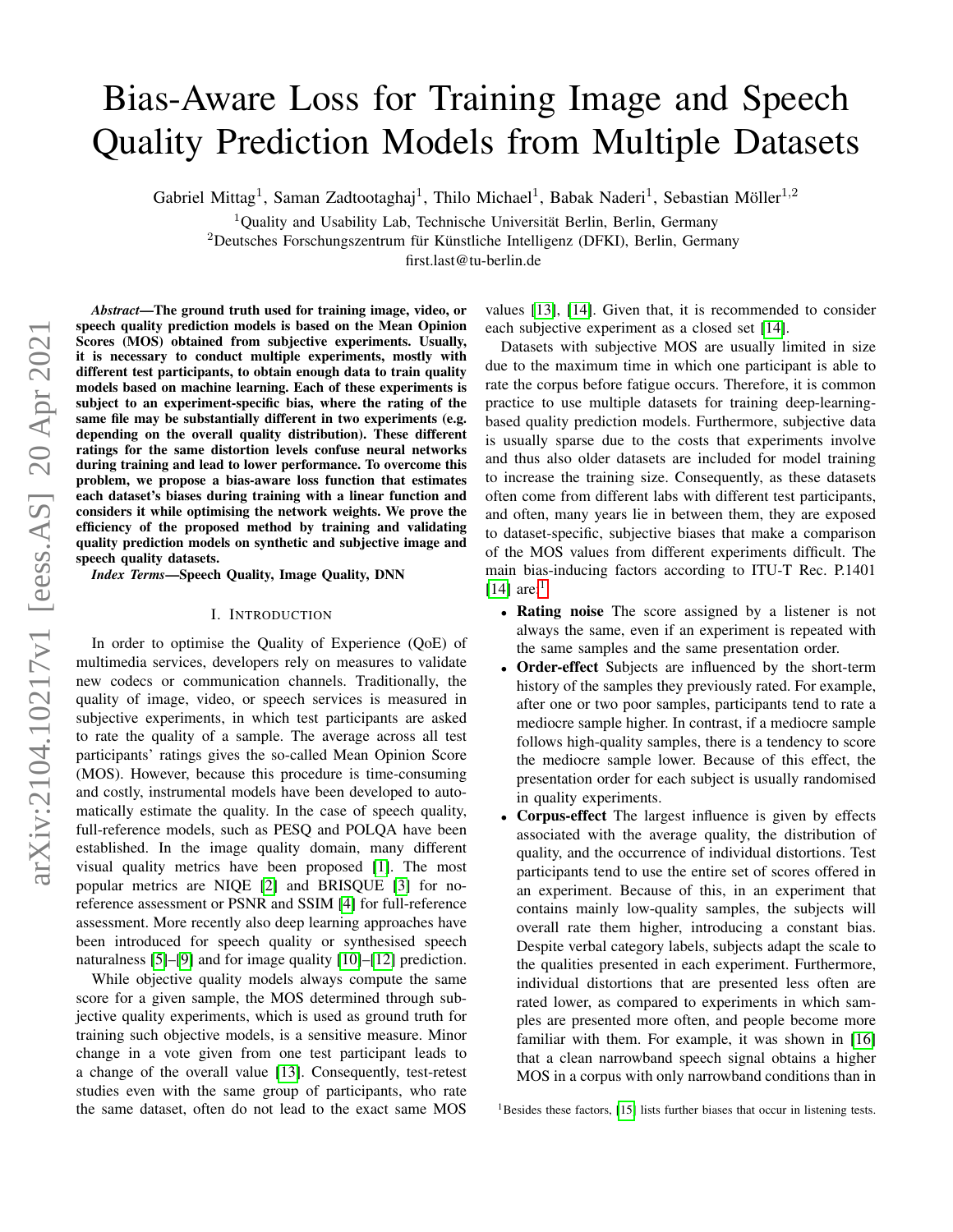a mixed-band corpus that includes wideband conditions as well.

• Long-term dependencies These effects reflect the general cultural behaviour of the subjects as to the exact interpretation of the category labels, the cultural attitude to quality, and language dependencies. Also, the daily experiences with telecommunication or media are important. Quality experience, and therefore expectation, may change over time as the subjects become more familiar with high-definition codecs and VoIP distortions.

In this paper, *bias* refers to offsets and gradients between datasets that are caused by these factors. While offsets are mostly introduced by the overall quality that is presented to the participants during an experiment, gradients are, for example, introduced when the experiment does not cover the entire quality range (i.e. the ratings tend to become more pessimistic faster).

These induced biases result in different MOS values for stimuli of the same distortion levels if they are contained in a different dataset. As a consequence, when multiple datasets are combined for training a quality prediction model, the correct rank order of MOS values is no longer given. The error-prone rank order of the combined training set leads to lower prediction performance of the trained quality prediction model. To overcome this problem, usually a set of common anchor conditions are included in all datasets (typically 20% of test conditions). These anchor conditions cover the whole range of quality distortions and make a comparison of different datasets possible. By calculating a mapping function between the anchor conditions of the different datasets, biases can be partly removed before training. However, if the datasets that are used for training originate from different sources, they often do not contain the same anchor conditions. It should further be noted that biases that are introduced by the corpuseffect cannot be removed by normalising the datasets, which is a common preprocessing step. In case two datasets contain a different range of distortion levels, normalisation of the MOS values may even increase the bias between datasets.

So far in literature, all deep learning based image or speech quality prediction models (e.g. the aforementioned models in [\[5\]](#page-5-4)–[\[12\]](#page-5-7)) do not consider these biases between datasets and apply either a vanilla MSE (mean squared error) or MAE (mean absolute error) loss function.

In this paper, we present a method that deals with subjective biases between datasets in the training phase of deep neural network models without the need for anchor conditions. The novelty of the proposed loss function is that it learns the biases automatically by using the model predictions as objective, unbiased measure. The proposed bias-aware loss is repeatedly updated during the model training, which avoids an overfitting to the biases themselves. The presented algorithm in this paper together with the synthetic bias experiments are made publicly available.<sup>[2](#page-1-0)</sup>

The rest of the paper is structured as follows: At first we present the proposed loss function and the corresponding algorithm. The method is then evaluated on a synthetic dataset for which the biases are known. After that the bias-aware loss is applied to speech and image quality datasets with subjective MOS ratings.

## II. METHOD

The basic idea is that the dataset-specific biases are learned and accounted for during the training of the neural network. After each epoch, the predicted MOS values of the training data are used to estimate the bias in each dataset by mapping their values to the ground truth subjective MOS values. The hypothesis is that the predicted MOS values of the model are objective in the sense that they will average out the biases of the different datasets while training.

The biases are approximated with a first-order polynomial function. After the biases are estimated for each dataset, they can be used in the next epoch to calculate the proposed biasaware loss. To this end, the predicted MOS values are mapped with the calculated bias coefficients. The MSE between the bias-mapped predicted MOS and the subjective MOS values then gives the loss as follows: $3$ 

<span id="page-1-2"></span>
$$
l = \mathcal{L}(\mathbf{y}, \hat{\mathbf{y}}, \mathbf{b}) = \frac{1}{N} \sum_{i=1}^{N} \left( y_i - (b_0^j + b_1^j \hat{y}_i) \right)^2 \tag{1}
$$

where  $i$  is the index of the sample belonging to dataset  $j$ ,  $y_i$ is the subjective MOS and  $\hat{y}_i$  is the predicted value for that sample  $b^j$  and  $b^j$  are the astimated bias coefficients for detect sample,  $b_0^j$  and  $b_1^j$  are the estimated bias coefficients for dataset  $j$ , and  $N$  is the overall number of training samples.

Because the predicted values are mapped according to the bias of each dataset, errors between the predicted and subjective values that only occur due to the dataset-specific bias are neglected. The model thus learns to predict quality, rather than non-relevant biases.

#### *A. Learning with bias-aware loss*

The complete algorithm of the bias-aware loss is depicted in Algorithm [1.](#page-2-0) The inputs to the algorithm are the input features  $x_i$  and the subjective MOS values that are the desired output values  $y_i$  for all samples  $i \in N$ . Further, a list that contains the dataset index  $j$  of each sample db<sub>i</sub> is needed to assign the individual samples to their datasets. Before the training starts, the bias coefficients  $b^j$  of all datasets are initialised with an identity function, with which Eq. [\(1\)](#page-1-2) corresponds to a vanilla MSE loss. Because the model will typically not give a meaningful prediction output after the first few epochs, the update bias flag is set to False until a predefined model accuracy  $r_{\text{th}}$  in terms of Pearson's correlation coefficient (PCC) is achieved (see analysis in Sect [III-A\)](#page-2-1). Until this threshold is not reached the bias coefficients will not be updated, and therefore, a vanilla MSE loss is used for calculating the loss. As a metric PCC is used instead of RMSE (root-mean-square

<span id="page-1-0"></span><sup>2</sup>https://github.com/gabrielmittag/Bias-Aware-Loss

<span id="page-1-1"></span><sup>&</sup>lt;sup>3</sup>In this paper, we use MSE as the base loss function, however, the biasaware loss algorithm can be applied to any distance measurement function.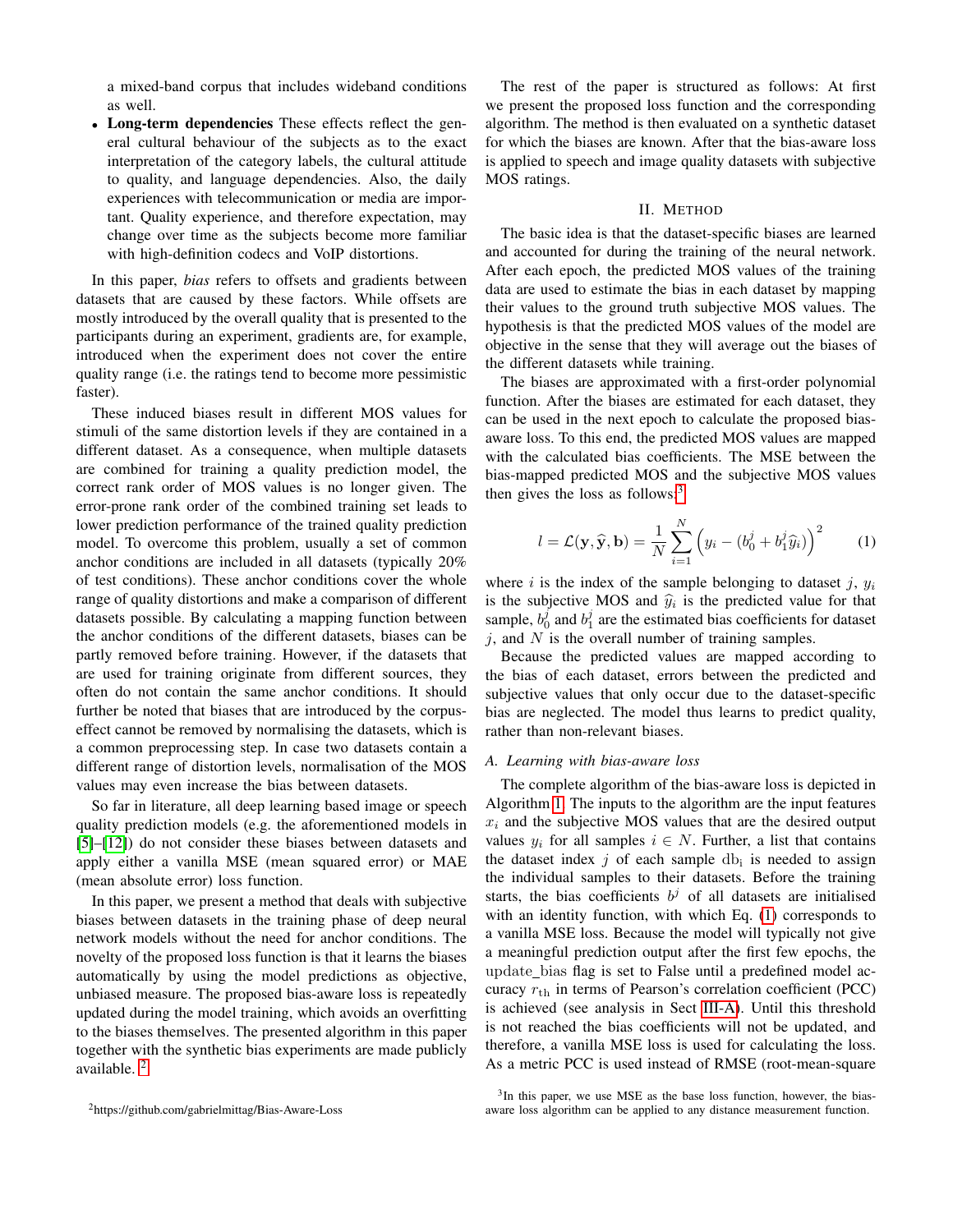error) as the RMSE is strongly affected by biases and therefore unsuitable in this case.

<span id="page-2-0"></span>

| Algorithm 1 Training with bias-aware loss function                                                                                    |  |  |  |
|---------------------------------------------------------------------------------------------------------------------------------------|--|--|--|
| <b>Input:</b> $x_i$ : input features, $y_i$ : subjective MOS values, db <sub>i</sub> : list                                           |  |  |  |
| of dataset indices $j$ for each sample $i$                                                                                            |  |  |  |
| <b>Parameter:</b> $r_{\text{th}}$ : minimum prediction accuracy to update the                                                         |  |  |  |
| bias coefficients                                                                                                                     |  |  |  |
| <b>Output:</b> model weights                                                                                                          |  |  |  |
| 1: Number of dataset: $D = \max(\mathbf{db})$                                                                                         |  |  |  |
| 2. Initialise bias for each dataset: $b^j = [0,1], j \in D$                                                                           |  |  |  |
| $3: update\_bias = False$                                                                                                             |  |  |  |
| 4: while not converged do                                                                                                             |  |  |  |
| Shuffle mini-batch indices $\mathrm{idx}_k$<br>5:                                                                                     |  |  |  |
| $k=0$<br>6:                                                                                                                           |  |  |  |
| for all mini-batches do<br>7:                                                                                                         |  |  |  |
| Get mini-batch:<br>8:                                                                                                                 |  |  |  |
| $\mathbf{x_b} = \mathbf{x}[\text{idx}_k], \mathbf{y_b} = \mathbf{y}[\text{idx}_k]$                                                    |  |  |  |
| Feed forward: $\hat{\mathbf{y}}_{\mathbf{b}} = \text{model}(\mathbf{x}_{\mathbf{b}})$<br>9:                                           |  |  |  |
| Calculate bias-aware loss with Eq. (1):<br>10:                                                                                        |  |  |  |
| $l = \mathcal{L}(\mathbf{y_b}, \widehat{\mathbf{y_b}}, b^j).$                                                                         |  |  |  |
| Backpropagate & optimise weights<br>11:                                                                                               |  |  |  |
| $k=k+1$<br>12:                                                                                                                        |  |  |  |
| end for<br>13:                                                                                                                        |  |  |  |
| Predict MOS: $\hat{y} = \text{model}(x)$<br>14:                                                                                       |  |  |  |
| Calculate Pearson's correlation $r = \text{PCC}(\mathbf{y}, \hat{\mathbf{y}})$ .<br>15:                                               |  |  |  |
| if $r > r_{\text{th}}$ or update bias then<br>16:                                                                                     |  |  |  |
| $update\_bias = True$<br>17:                                                                                                          |  |  |  |
| for $j$ in $D$ do<br>18:                                                                                                              |  |  |  |
| Find dataset indices:<br>19:                                                                                                          |  |  |  |
| $idx = find(db == j)$                                                                                                                 |  |  |  |
| Get dataset: $\mathbf{y}^{\text{db}} = \mathbf{y}[\text{idx}], \hat{\mathbf{y}}^{\text{db}} = \hat{\mathbf{y}}[\text{idx}],$<br>20:   |  |  |  |
| $M = len(idx)$                                                                                                                        |  |  |  |
| Estimate bias:<br>21:<br>$\min_{b^j} \frac{1}{M} \sum_{i=1}^M \left( y_i^{\text{db}} - (b_0^j + b_1^j \hat{y}_i^{\text{db}}) \right)$ |  |  |  |
|                                                                                                                                       |  |  |  |
| end for<br>22:                                                                                                                        |  |  |  |
| end if<br>23:<br>24: end while                                                                                                        |  |  |  |
|                                                                                                                                       |  |  |  |
| 25: return model weights                                                                                                              |  |  |  |

<span id="page-2-5"></span><span id="page-2-4"></span>At the start of each epoch, the mini-batch indices  $\mathrm{idx}_k$  are randomly shuffled. It is necessary to preserve these indices in order to assign the samples to their corresponding datasets. After each epoch, the model is used to predict the MOS values  $\hat{y}$  of all samples. Once the model accuracy  $r_{\text{th}}$  is reached, the update bias flag is set to True and the biases will be estimated after every epoch.

To update the bias coefficients, the algorithm loops through all datasets individually, where idx represents the indices of all samples that belong to the dataset  $j$ . At line [20](#page-2-2) of the algorithm, the subjective and predicted MOS values of the samples belonging to dataset  $j$  are loaded. Then they are used to estimate the bias coefficients  $b^j$ . In the next training epoch, the biases are then applied to calculate the loss (line [10\)](#page-2-3) of each mini-batch that may contain a random number

of different datasets, and therefore each sample may also be subject to a different bias. By using the bias-aware loss, these biases are considered when calculating the error between the predicted and subjective MOS values. After each epoch, the bias coefficients are then updated to be in line with the updated model predictions. For more details on the algorithm see also the open-sourced PyTorch code.

# *B. Anchoring Predictions*

When the bias-aware loss is applied, the MOS predictions are not anchored to the absolute subjective MOS values and, therefore, can wander off. While the predictions will still rank the samples in the best possible way, there may be a large offset between predictions and subjective values on the validation set. This effect will lead to a higher RMSE while the PCC is usually not affected. To overcome this problem, the predicted MOS values of all samples can be mapped to the subjective MOS after the training. This mapping can then be applied when making new predictions on validation data.

<span id="page-2-6"></span><span id="page-2-3"></span>Alternatively, instead of estimating the bias for all datasets, the predictions can be anchored to one specific training dataset. This approach can be particularly useful if there is one dataset of which it is known that the conditions are similar to the conditions that the model should be applied to later. A new dataset is usually created with new conditions and then split into a training and validation set. To increase the training data size and to improve the model accuracy, older datasets may also be included in the training set. It is likely that there will be a bias between the new dataset and the older dataset, for example, because the highest quality in the new dataset will be higher than the one in the older datasets. The predictions can be anchored to the new dataset by omitting the bias update for the new dataset only (skipping line [19](#page-2-4)[-21](#page-2-5) in Algorithm [1\)](#page-2-0). The biases of all other datasets are then computed in relation to the anchor dataset and, as a result, the final model predictions will be in line with the anchor dataset.

# III. EXPERIMENTS AND RESULTS

<span id="page-2-2"></span>In the first experiment, we generate a synthetic speech quality dataset for which the biases are known. After that, we conduct two more experiments with real speech quality and image quality data. Because the results of each neural network training run depend on random initialisation, random shuffling and other factors, such as random dropout, we run each experiment 15 times and use the average results to rule out any random effects.

#### <span id="page-2-1"></span>*A. Synthetic data*

Firstly, a synthetic speech quality dataset is generated to which artificial biases are applied. As source files, the 2–3 s reference speech files from the TSP dataset [\[17\]](#page-5-12) are used. For the four training datasets overall 320 speech files and for the validation set 80 speech files are used. The speech signals were processed with white Gaussian noise to create conditions of different distortion levels. It was found that when the SNR range of the added noise is too wide, it is too easy for the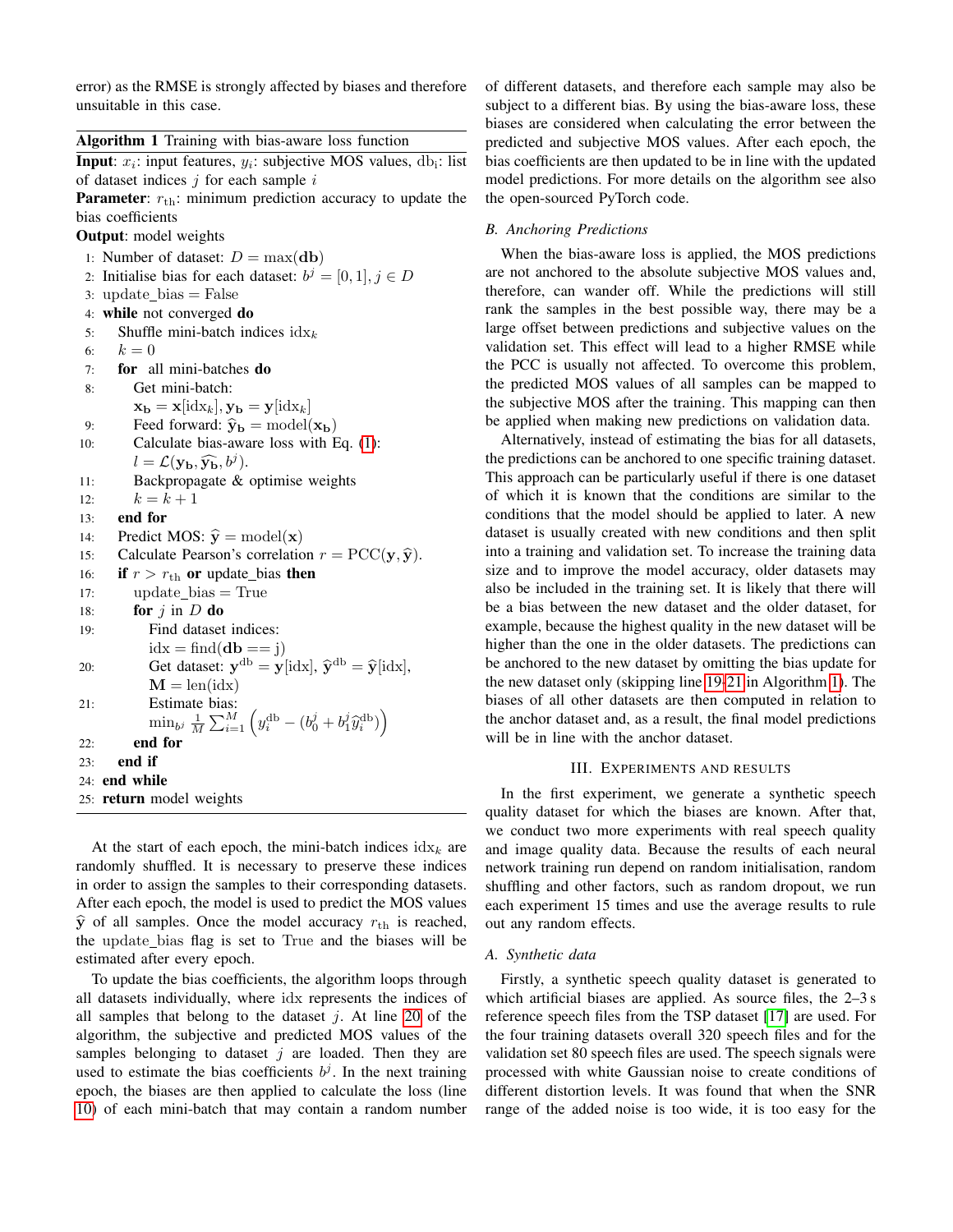model to predict the quality, and when it is too narrow, the prediction becomes too challenging. Therefore, the speech files were processed with noise at SNR values between 20 dB and 25 dB, which showed to be a good compromise. To simulate MOS predictions, an S-shaped mapping between the technical impairment factor (i.e., SNR) and MOS, taken from ITU-T Rec. G.107 [\[18\]](#page-5-13) is used. The relationship is shown in Figure [1](#page-3-0) and maps the SNR values to a MOS between 1 and 4.5.

The training data is divided into four different subsets, and a different bias is applied to each of them. These four artificial biases are shown in Figure [2.](#page-3-0) To better analyse the influence of the bias-aware loss, extreme biases are used in this experiment. There is no bias applied to the first simulated database (blue line). The second and the third simulated databases have linear biases applied, while the fourth database is exposed to a bias modelled with a third-order polynomial function. Each of the training datasets contains 80 files; the validation set also contains 80 files. The synthetic experiments are run by using the speech quality model NISQA [\[19\]](#page-5-14).

<span id="page-3-0"></span>

Fig. 1: Mapping between noise in SNR and speech quality MOS.

Fig. 2: Four artificial biases introduced to the four simulated training datasets.

<span id="page-3-1"></span>

0.0 0.2 0.4 0.6 0.8 1.0  $r_{th}$ 0.5 0.6 0.7 0.8 0.9 1.0 rWithout Anchoring

Fig. 3: Validation results in terms of Pearson's correlation over 15 training runs with anchoring for different  $r_{\text{th}}$ thresholds.

Fig. 4: Validation results in terms of Pearson's correlation over 15 training runs without anchoring for different  $r_{\text{th}}$ thresholds.

**Minimum Accuracy**  $r_{\text{th}}$ : In the first experiment, the influence of the minimum PCC that must be achieved on the training set before activating the bias update in the bias-aware loss algorithm (line [16](#page-2-6) in Algorithm [1\)](#page-2-0) is analysed. To this end, the experiment is run with 11 different threshold  $r_{\text{th}}$  between 0 to 0.95. An early stop on the validation PCC of 20 epochs is used, and the best epoch of each run is saved as result. The training run of each of these 11 configurations is repeated 15 times. The results, together with the mean results and their 95% confidence interval, can be seen in Figure [4](#page-3-1) for training without anchoring and in Figure [3](#page-3-1) with anchoring. In the case of anchoring, the bias-aware loss is not used on the first dataset *train 1* but only on the other three datasets.

The correlation of the results is highly varying when an anchor dataset is used. The highest correlation can be achieved for thresholds between 0.5 and 0.7. When no anchoring is applied, the exact threshold does not seem to be as crucial, as long as it is somewhere between 0.1 and 0.8. However, the PCC remains overall lower than the higher PCCs that can be achieved with an anchor dataset. For a threshold higher than 0.9, the accuracy notably drops. It can be assumed that at this point, the model weights are already optimised too far towards the vanilla MSE loss and cannot always profit from the late activated bias-aware loss.

Synthetic training example: Figure [5](#page-4-0) shows an example of four different training runs and different anchoring configuration. The figures show the epoch with the best results on the validation data set in terms of PCC. Each row presents one training run, and each column presents the results on the four different training datasets and on the validation dataset. The artificial bias that was applied to the datasets can be seen as green line (see also Figure [2\)](#page-3-0). The estimated bias used by the bias-aware loss is depicted as orange line. The top row presents the results without anchoring and shows how the prediction results can drift away from the original values. While the predictions are extremely biased in this case, the achieved PCC remains high.

The second row shows the results for anchoring with anchoring dataset. During the training, the bias of the first training dataset *train 1* was not estimated but fixed to an identity function. It can be seen that the prediction results on the validation set are less biased in this case. Furthermore, it can be seen that the model successfully learns the different biases when the estimated orange line is compared to the original green line.[4](#page-3-2)

Results on synthetic data The results on the validation dataset of 15 different runs are presented as boxplots in Figure [6.](#page-4-1) When the second boxplot is compared to the first one where the original, unbiased data was used for training, it can be seen that the model accuracy decreases significantly from an average PCC of  $r = 0.95$  to  $r = 0.77$  when the training datasets are exposed to biases. This performance decrease caused by the biased training data can successfully be compensated for by the bias-aware loss, which is displayed in the third boxplot on the right-hand side. The average PCC obtained is  $r = 0.93$ , which is close to the results trained on

<span id="page-3-2"></span><sup>4</sup>We also experimented with third-order polynomial estimation functions with which biases such as in dataset *train\_4* can be estimated more precisely. However, because the they did not further improve the results they are left out of this work.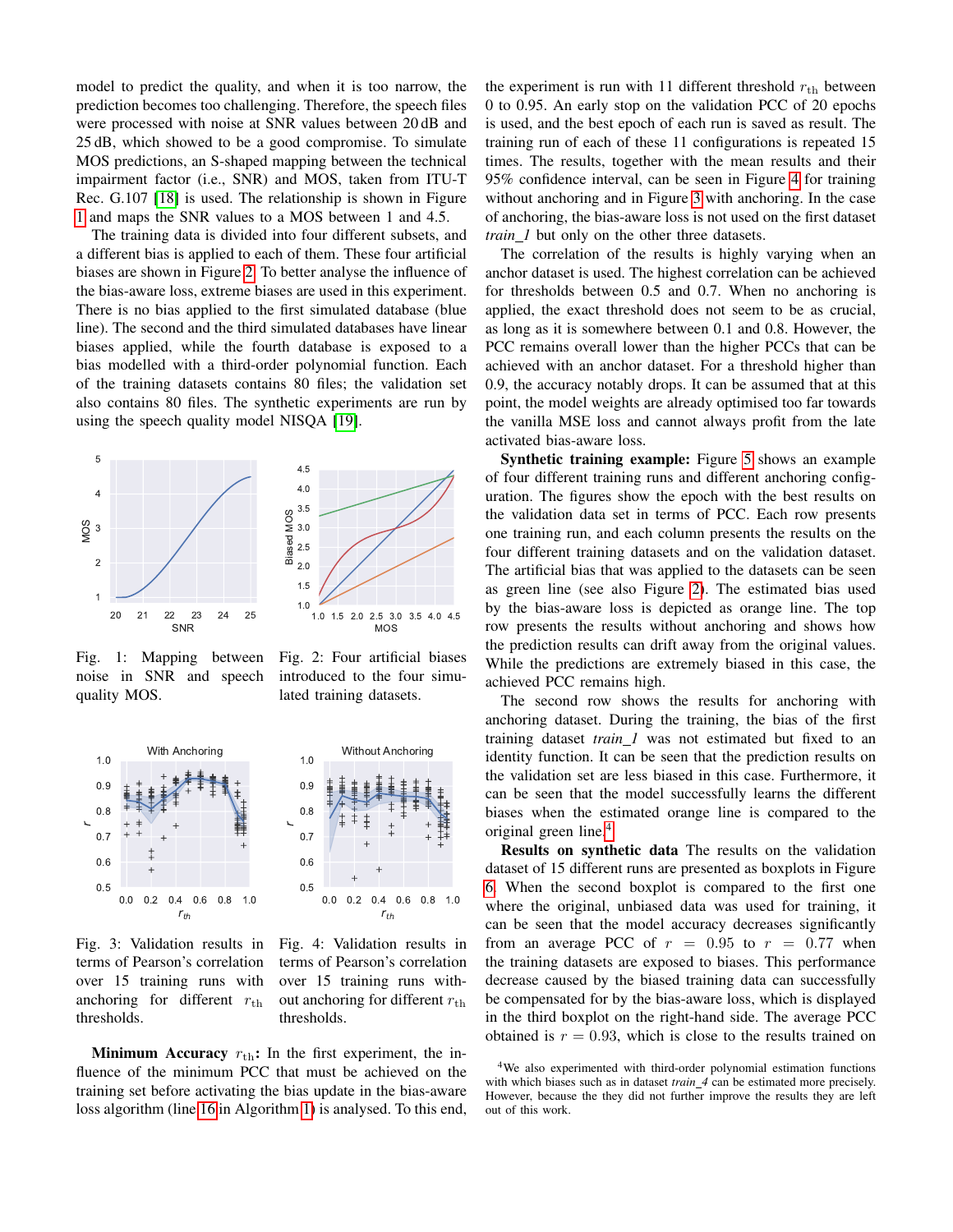<span id="page-4-0"></span>

Fig. 5: Two example training runs with bias-aware loss on the validation dataset. GREEN LINE: Introduced bias. ORANGE LINE: Estimated bias. 1st Row: Without anchoring. 2nd Row: Anchored with dataset train\_1.

<span id="page-4-1"></span>unbiased data. Overall, the experiments show the efficiency of the proposed bias-aware loss when applied to the synthetic datasets, where the PCC can be increase from 0.77 to 0.93.



Fig. 6: Validation results of 15 training runs on the synthesised data.

# *B. Speech Quality*

To analyse the efficiency on real datasets, the publicly available ITU-T Rec. P.Sup23 [\[20\]](#page-5-15) speech quality datasets with subjective quality ratings are used. The datasets originate from different sources and are therefore likely to be exposed to subjective biases. Six of the datasets that were rated on an ACR scale are used: EXP1a, EXP1d, EXP1o, EXP3a, EXP3c, and EXP3d. The proposed algorithm is analysed with a leaveone-dataset-out cross-validation, where the model is trained on the five remaining datasets. For each training run, the model of the epoch on which the best results in terms of PCC was achieved on the held-out validation dataset is saved. As prediction model again, the speech quality model NISQA is applied.

The training was run 15 times with an early stop of 20 epochs on the validation PCC, a learning rate of 0.001, and a mini-batch size of 60. The bias estimation was anchored to a randomly chosen dataset. The hyper-parameter  $r_{\text{th}}$  was optimised for each individual dataset. The average results for each dataset over all runs are shown in Table [I.](#page-5-16) It can be noted that the efficiency of the proposed algorithm depends on the datasets it has been trained and evaluated on. For five of the six datasets, the proposed loss outperforms the vanilla MSE loss function, whereas, for dataset EXP1o, the vanilla MSE loss performs better. On the EXP3a dataset, a performance increase of about 0.05 in terms of PCC can be observed, showing that the speech quality prediction can notably be improved by applying the proposed bias-aware loss.

# *C. Image quality*

To analyse the efficiency on real image quality datasets, we use the following five publicly available datasets with subjective quality ratings, which are often used in image quality prediction research. It should be noted that the datasets come from different sources and each individual dataset may contain unique distortions that are not present in the other datasets.

CSIQ [\[21\]](#page-5-17): 866 images in total from 30 reference images, each distorted using one of five types of distortions. TID 2013 [\[22\]](#page-5-18): 3,750 images in total from 24 reference images and 25 types of distortions. Live Challenge [\[23\]](#page-5-19): 1,162 images with authentic image distortions captured using a representative variety of modern mobile devices. Live IQA R2 [\[24\]](#page-5-20): 779 images in total with 5 different distortion types. Live MD [\[25\]](#page-5-21): 450 images in total, containing two types of multiply distorted images.

We again analysed the proposed algorithm with a leave-onedataset-out cross-validation, where we trained the model on the four remaining datasets. As the datasets were rated on different scales, we linearly re-scaled all ratings to a range from 1–5, where 5 is the highest possible quality. Then, for each training run, we saved the model of the epoch on which the best results in terms of PCC was achieved on the validation dataset. As prediction model, we used Pytorch's ResNet50 implementation with 50 layers, where we replaced the last fully connected